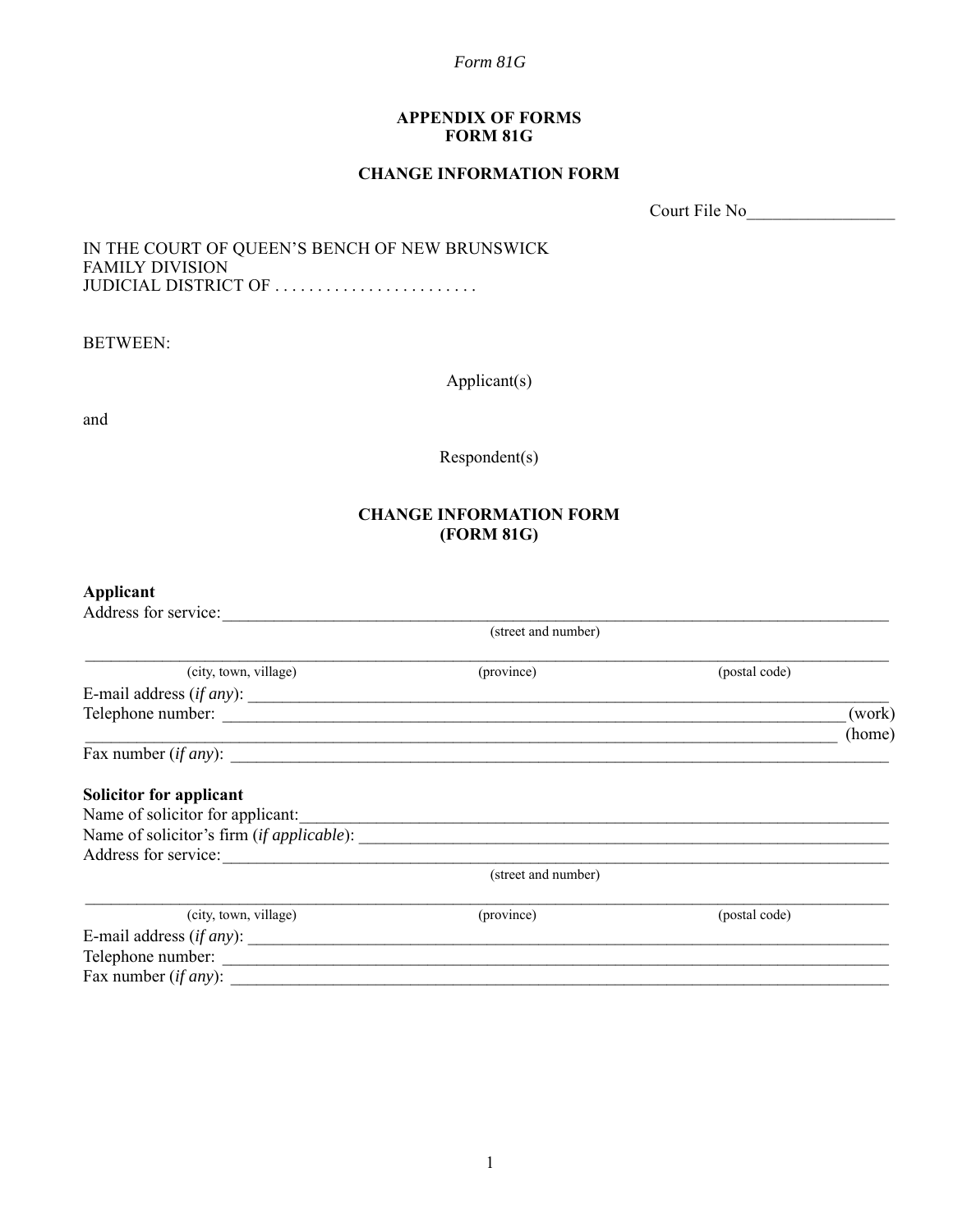# **Respondent**

| respondent                                                                                                                                                                                                                                                                                                                                                                            |                                |                                                            |
|---------------------------------------------------------------------------------------------------------------------------------------------------------------------------------------------------------------------------------------------------------------------------------------------------------------------------------------------------------------------------------------|--------------------------------|------------------------------------------------------------|
|                                                                                                                                                                                                                                                                                                                                                                                       | (street and number)            |                                                            |
| (city, town, village)                                                                                                                                                                                                                                                                                                                                                                 | (province, state, country)     | (postal code)                                              |
| E-mail address $(if any)$ :                                                                                                                                                                                                                                                                                                                                                           |                                |                                                            |
|                                                                                                                                                                                                                                                                                                                                                                                       |                                |                                                            |
|                                                                                                                                                                                                                                                                                                                                                                                       | $(home)$                       |                                                            |
| Fax number $(if any)$ :                                                                                                                                                                                                                                                                                                                                                               |                                |                                                            |
| <b>Solicitor for respondent</b>                                                                                                                                                                                                                                                                                                                                                       |                                |                                                            |
|                                                                                                                                                                                                                                                                                                                                                                                       |                                |                                                            |
|                                                                                                                                                                                                                                                                                                                                                                                       |                                |                                                            |
|                                                                                                                                                                                                                                                                                                                                                                                       |                                |                                                            |
|                                                                                                                                                                                                                                                                                                                                                                                       | (street and number)            |                                                            |
| (city, town, village)                                                                                                                                                                                                                                                                                                                                                                 | (province)                     | (postal code)                                              |
| E-mail address $(if any)$ :                                                                                                                                                                                                                                                                                                                                                           |                                |                                                            |
| Telephone number:<br><u> and</u> the contract of the contract of the contract of the contract of the contract of the contract of the contract of the contract of the contract of the contract of the contract of the contract of the                                                                                                                                                  |                                |                                                            |
| Fax number $(if any)$ :                                                                                                                                                                                                                                                                                                                                                               |                                |                                                            |
| * NOTE: THIS FORM IS USED FOR THE FOLLOWING KINDS OF SUPPORT:<br><b>CHILD SUPPORT UNDER THE DIVORCE ACT OR THE FAMILY LAW ACT;</b><br>(a)<br>SPOUSAL SUPPORT UNDER THE DIVORCE ACT; AND<br>(b)                                                                                                                                                                                        |                                |                                                            |
|                                                                                                                                                                                                                                                                                                                                                                                       |                                |                                                            |
| SUPPORT UNDER THE FAMILY LAW ACT FOR A DEPENDANT WHO IS NOT A CHILD.<br>(c)                                                                                                                                                                                                                                                                                                           |                                |                                                            |
| DECLARATION OF THE APPLICANT (OR THE RESPONDENT, AS THE CASE MAY BE)<br>For proceedings under the Family Law Act<br>□ I am the ________, and I certify that I am aware of my duties under section 5 of the Family Law Act.<br>For proceedings under the Divorce Act<br>□ I am the _________, and I certify that I am aware of my duties under sections 7.1 to 7.5 of the Divorce Act. |                                |                                                            |
|                                                                                                                                                                                                                                                                                                                                                                                       |                                |                                                            |
| <b>SOLICITOR'S CERTIFICATE</b><br>My name is:                                                                                                                                                                                                                                                                                                                                         | and I am the solicitor for the | Signature of Applicant (or Respondent, as the case may be) |

certify that I have complied with the requirements of

section 6 of the *Family Law Act*.

section 7.7 of the *Divorce Act*.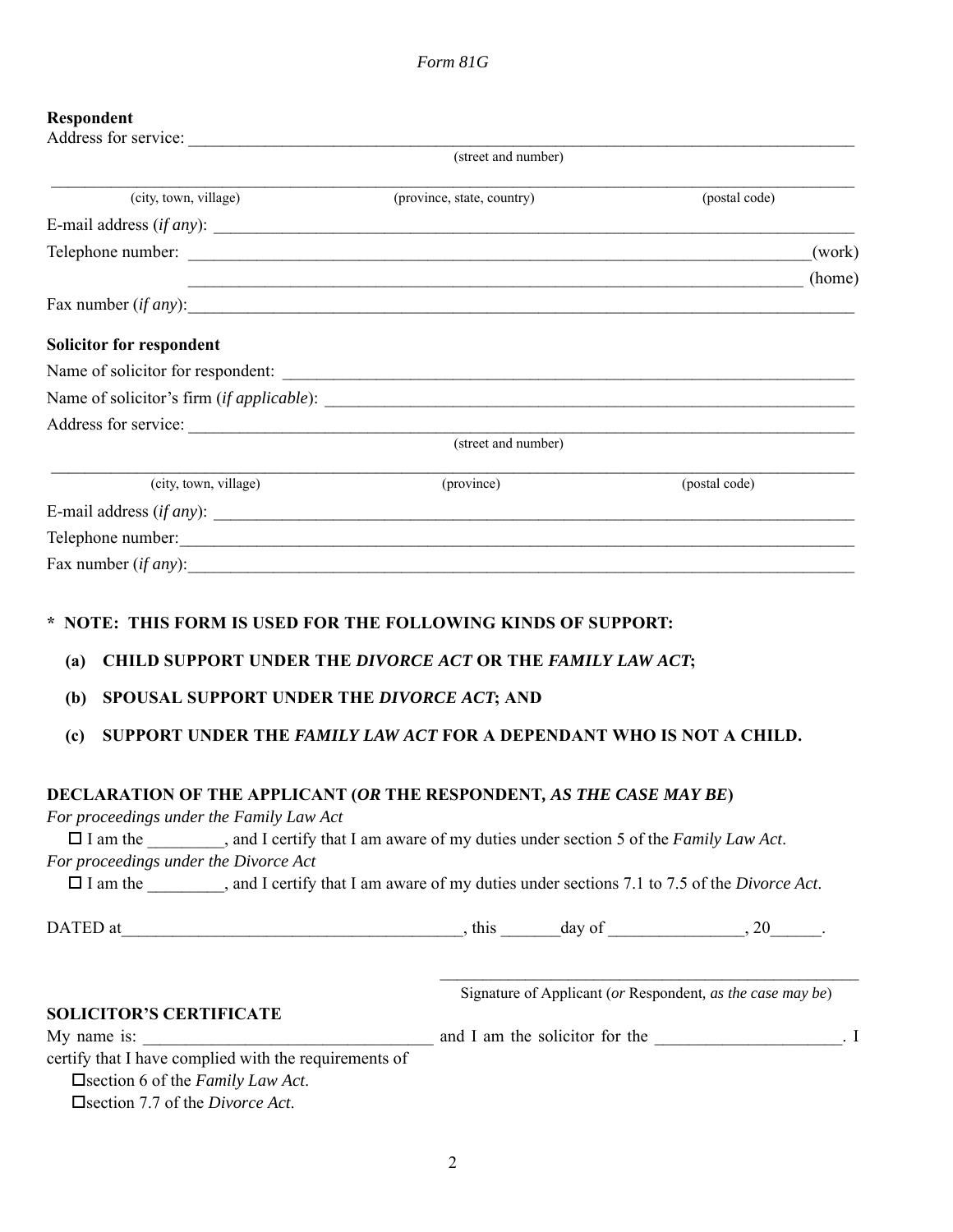|                                                                                                 |                                          |                                  | Signature of Solicitor |
|-------------------------------------------------------------------------------------------------|------------------------------------------|----------------------------------|------------------------|
|                                                                                                 | <b>PART 1 - GENERAL INFORMATION</b>      |                                  |                        |
|                                                                                                 |                                          |                                  |                        |
| I live in:                                                                                      |                                          |                                  |                        |
| (city, town, village)                                                                           |                                          | (province, state, country)       | (postal code)          |
| and I make oath (or solemnly affirm) that the following is true:                                |                                          |                                  |                        |
| I am the<br>applicant<br>1.<br>$\Box$                                                           |                                          | $\Box$ respondent                |                        |
| 2.<br>and, at the present time, is $\square$ married $\square$ living in a spousal relationship |                                          |                                  |                        |
| The applicant is the<br>$\Box$ support recipient<br>□<br>support payer                          |                                          |                                  |                        |
| 3.<br>and, at the present time, is<br>$\Box$<br>$\Box$                                          | married<br>$\Box$<br>separated<br>$\Box$ | living in a spousal relationship |                        |
| The respondent is the $\Box$<br>support recipient<br>$\Box$<br>support payer                    |                                          |                                  |                        |
| The applicant and the respondent:<br>4.<br>$\Box$<br>$\Box$<br>never lived together<br>$\Box$   |                                          |                                  |                        |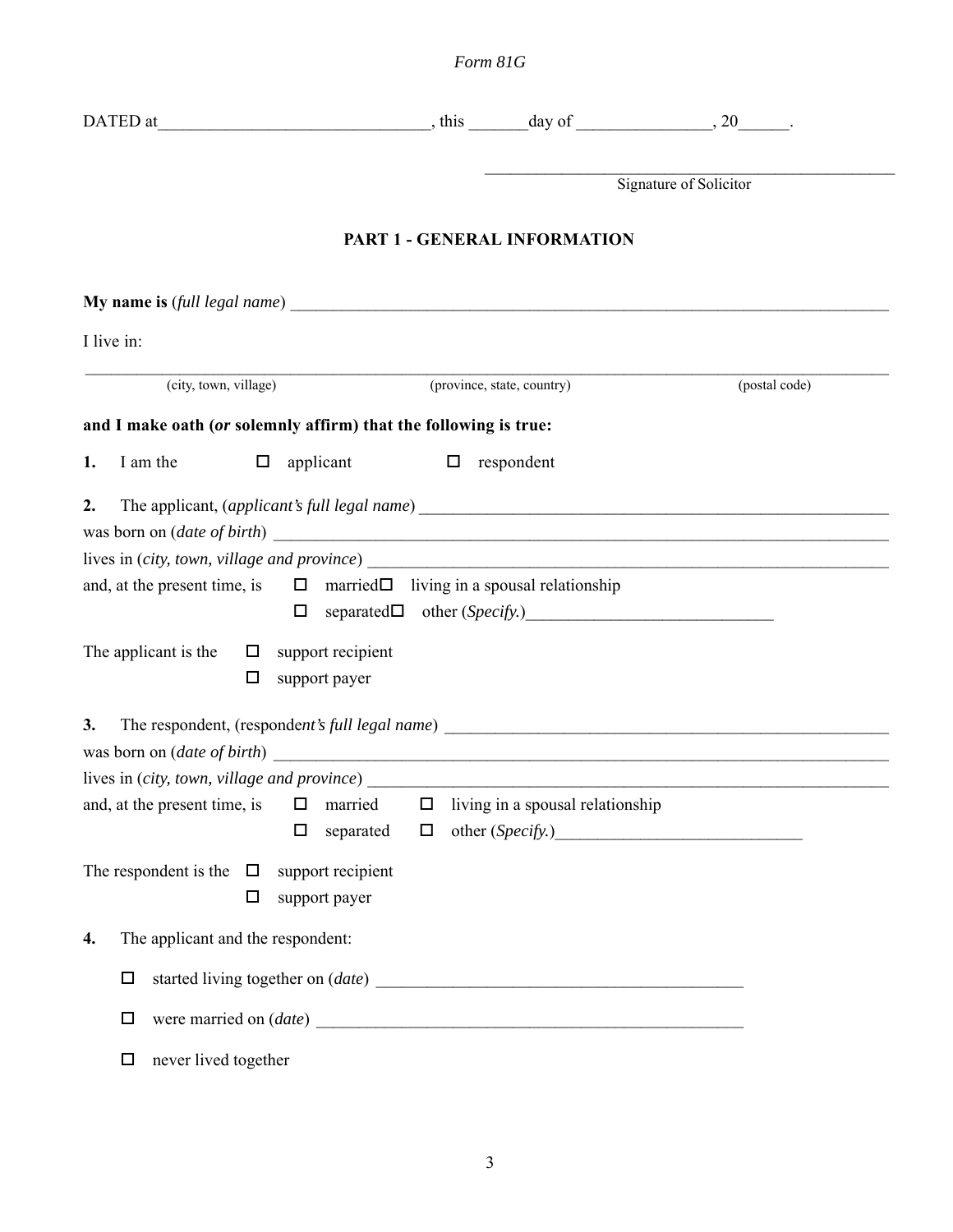separated on (*date*)\_\_\_\_\_\_\_\_\_\_\_\_\_\_\_\_\_\_\_\_\_\_\_\_\_\_\_\_\_\_\_\_\_\_\_\_\_\_\_\_\_\_\_\_\_\_\_\_\_\_\_\_\_\_

 $\Box$  were divorced on (*date*)

**5.** The following chart gives basic information about the child(ren) in this proceeding: *(List all child(ren) involved in this proceeding, even those for whom no support is being claimed.)*

| Child's full legal name | Age | <b>Birth Date</b><br>(day, month,<br>year) | Lives in<br>(city, town, village<br>and province) | Now living with<br>(name of person and rela-<br>tionship to child) | <b>Support claimed</b><br>for child?<br>(YES or NO) |
|-------------------------|-----|--------------------------------------------|---------------------------------------------------|--------------------------------------------------------------------|-----------------------------------------------------|
|                         |     |                                            |                                                   |                                                                    |                                                     |
|                         |     |                                            |                                                   |                                                                    |                                                     |
|                         |     |                                            |                                                   |                                                                    |                                                     |
|                         |     |                                            |                                                   |                                                                    |                                                     |
|                         |     |                                            |                                                   |                                                                    |                                                     |
|                         |     |                                            |                                                   |                                                                    |                                                     |
|                         |     |                                            |                                                   |                                                                    |                                                     |
|                         |     |                                            |                                                   |                                                                    |                                                     |

**6.** I have attached a copy of the existing  $\Box$  agreement  $\Box$  court order that contains the term $(s)$  to be changed.

**7.** The existing arrangements regarding parenting time and decision-making responsibility with respect to the child(ren) are as follows:

| <b>Child's Name</b> | <b>Parenting Time/Decision-Making Arrangements</b> |
|---------------------|----------------------------------------------------|
|                     |                                                    |
|                     |                                                    |
|                     |                                                    |
|                     |                                                    |
|                     |                                                    |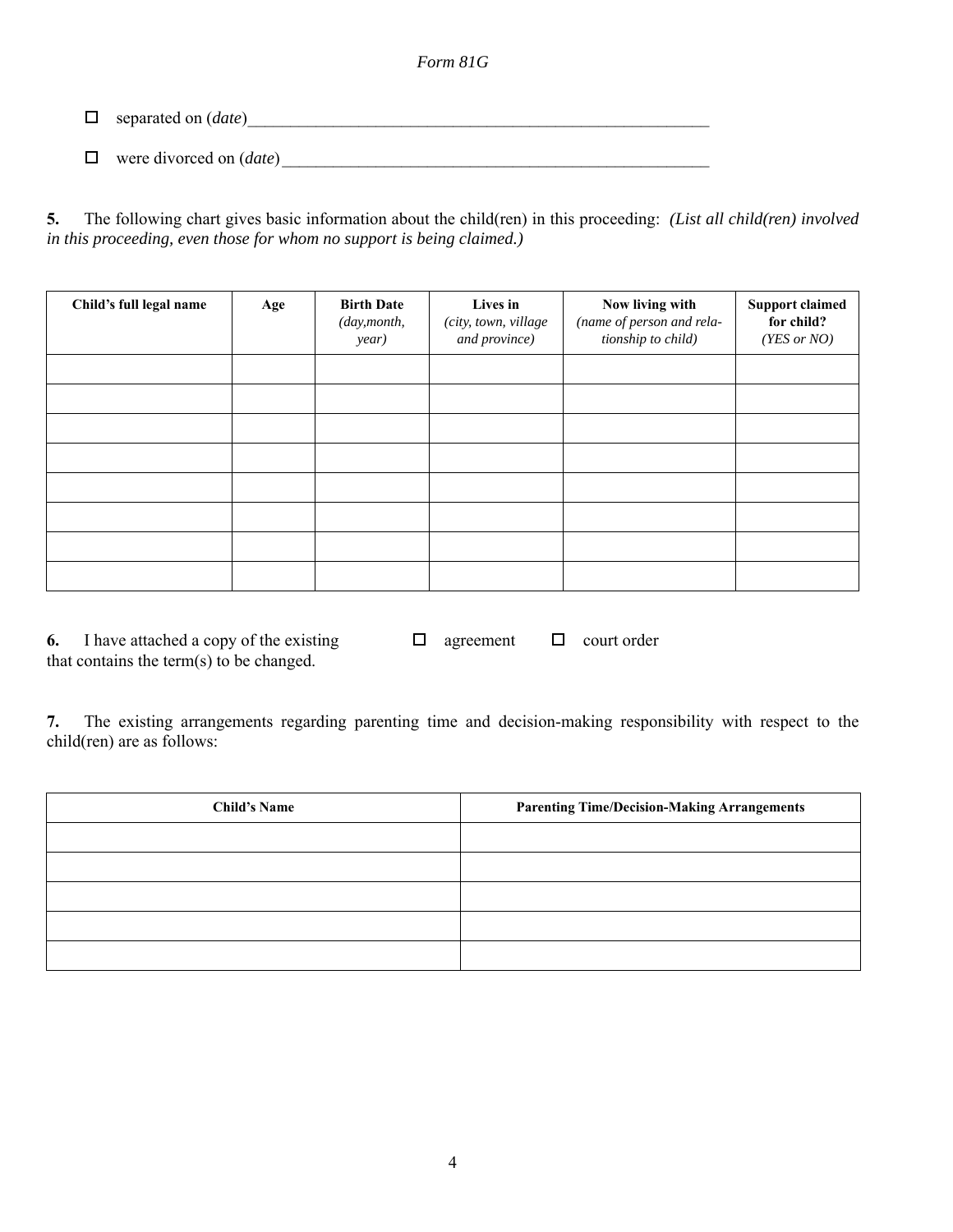**8.** The details of the existing agreement/order with respect to support are as follows:

| Date of agreement or order | <b>Present child</b><br>support payment | Other terms of<br>child support | <b>Present support payment</b><br>(if any) for spouse or person<br>living in a spousal relationship |
|----------------------------|-----------------------------------------|---------------------------------|-----------------------------------------------------------------------------------------------------|
|                            | per                                     |                                 | per                                                                                                 |

- **9.** The payment status of the existing agreement/order as of today is as follows:
	- $\Box$  all payments have been made
	- $\Box$  arrears are owing as follows:

| Child support owed to recipient | Support owed to spouse or person living<br>in a spousal relationship |
|---------------------------------|----------------------------------------------------------------------|
|                                 |                                                                      |

## **Other Court Proceedings**

- **10.** If you are applying for a parenting order, a contact order, or an order for child support, spousal support or support for a dependant who is not a child, you will need to tell the court about:
	- any criminal or child protection cases or orders that involve you or the other party to the proceeding, or
	- any restraining or protection orders or applications against one of you.

The judge will use this information to help ensure that any orders made in this court proceeding do not conflict with other orders or proceedings.

The following are all other court proceedings involving one or both parties to this proceeding or any of the children: *(Give the name of the court, the court file number, the kind of order the court was asked to make and what order, if any, the court made. If the proceeding is not yet completed, give its current status.)*

 $\mathcal{L}_\mathcal{L} = \mathcal{L}_\mathcal{L} = \mathcal{L}_\mathcal{L} = \mathcal{L}_\mathcal{L} = \mathcal{L}_\mathcal{L} = \mathcal{L}_\mathcal{L} = \mathcal{L}_\mathcal{L} = \mathcal{L}_\mathcal{L} = \mathcal{L}_\mathcal{L} = \mathcal{L}_\mathcal{L} = \mathcal{L}_\mathcal{L} = \mathcal{L}_\mathcal{L} = \mathcal{L}_\mathcal{L} = \mathcal{L}_\mathcal{L} = \mathcal{L}_\mathcal{L} = \mathcal{L}_\mathcal{L} = \mathcal{L}_\mathcal{L}$  $\mathcal{L}_\mathcal{L} = \mathcal{L}_\mathcal{L} = \mathcal{L}_\mathcal{L} = \mathcal{L}_\mathcal{L} = \mathcal{L}_\mathcal{L} = \mathcal{L}_\mathcal{L} = \mathcal{L}_\mathcal{L} = \mathcal{L}_\mathcal{L} = \mathcal{L}_\mathcal{L} = \mathcal{L}_\mathcal{L} = \mathcal{L}_\mathcal{L} = \mathcal{L}_\mathcal{L} = \mathcal{L}_\mathcal{L} = \mathcal{L}_\mathcal{L} = \mathcal{L}_\mathcal{L} = \mathcal{L}_\mathcal{L} = \mathcal{L}_\mathcal{L}$  $\mathcal{L}_\mathcal{L} = \mathcal{L}_\mathcal{L} = \mathcal{L}_\mathcal{L} = \mathcal{L}_\mathcal{L} = \mathcal{L}_\mathcal{L} = \mathcal{L}_\mathcal{L} = \mathcal{L}_\mathcal{L} = \mathcal{L}_\mathcal{L} = \mathcal{L}_\mathcal{L} = \mathcal{L}_\mathcal{L} = \mathcal{L}_\mathcal{L} = \mathcal{L}_\mathcal{L} = \mathcal{L}_\mathcal{L} = \mathcal{L}_\mathcal{L} = \mathcal{L}_\mathcal{L} = \mathcal{L}_\mathcal{L} = \mathcal{L}_\mathcal{L}$  $\mathcal{L}_\mathcal{L} = \mathcal{L}_\mathcal{L} = \mathcal{L}_\mathcal{L} = \mathcal{L}_\mathcal{L} = \mathcal{L}_\mathcal{L} = \mathcal{L}_\mathcal{L} = \mathcal{L}_\mathcal{L} = \mathcal{L}_\mathcal{L} = \mathcal{L}_\mathcal{L} = \mathcal{L}_\mathcal{L} = \mathcal{L}_\mathcal{L} = \mathcal{L}_\mathcal{L} = \mathcal{L}_\mathcal{L} = \mathcal{L}_\mathcal{L} = \mathcal{L}_\mathcal{L} = \mathcal{L}_\mathcal{L} = \mathcal{L}_\mathcal{L}$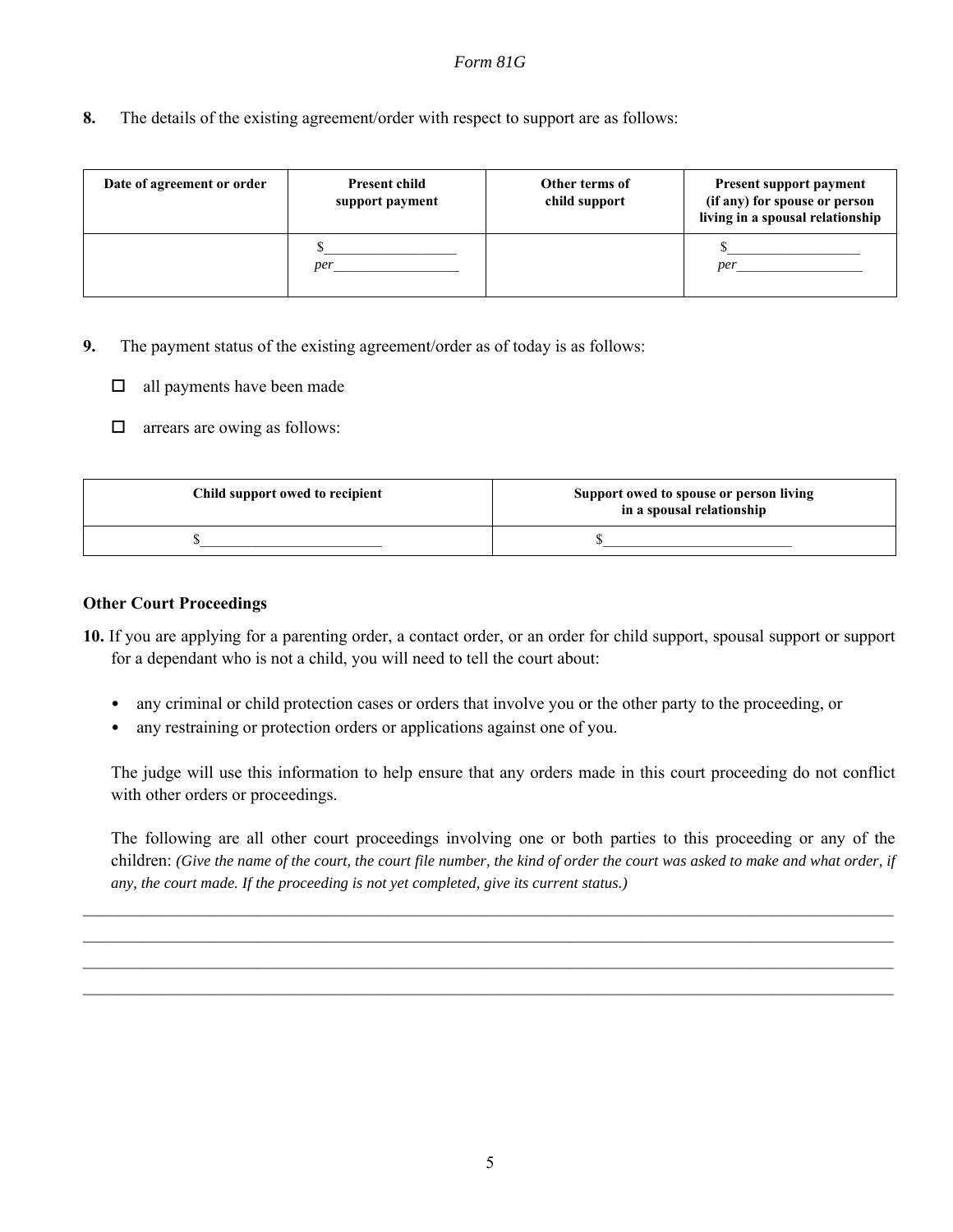## **PARENTING TIME/DECISION-MAKING RESPONSIBILITY** *(Complete only if you are requesting a change to a parenting order.)*

**11.** I request that (*name(s) of party(ies)*) have parenting time and decision-making responsibility allocated under a parenting order with respect to the following child(ren):

| Name of Child | <b>Birth Date</b> | <b>Parenting Time/</b><br><b>Decision-making Arrangements</b> |
|---------------|-------------------|---------------------------------------------------------------|
|               |                   |                                                               |
|               |                   |                                                               |
|               |                   |                                                               |
|               |                   |                                                               |
|               |                   |                                                               |

**12.** I request that (*name(s) of party(ies)*) \_\_\_\_\_\_\_\_\_\_\_\_\_\_\_\_\_\_\_\_\_\_\_\_\_\_\_\_\_\_\_\_\_\_\_\_ have parenting time allocated under a parenting order with respect to the following child(ren):

| Name of Child | <b>Birth Date</b> | <b>Parenting Time Arrangements</b> |
|---------------|-------------------|------------------------------------|
|               |                   |                                    |
|               |                   |                                    |
|               |                   |                                    |
|               |                   |                                    |
|               |                   |                                    |

**OR**

**13.** I request that (*name(s) of party(ies)*) \_\_\_\_\_\_\_\_\_\_\_\_\_\_\_\_\_\_\_\_\_\_\_\_\_\_\_\_\_\_\_\_\_\_\_\_\_\_\_\_\_\_\_\_\_\_\_\_\_\_\_\_\_\_\_\_

and  $\overline{\phantom{a}}$  have shared parenting time and shared decision-making responsibility allocated under a parenting order with respect to the following child(ren):

| Name of Child | <b>Birth Date</b> | <b>Shared Parenting Time/</b><br><b>Decision-making Arrangements</b> |
|---------------|-------------------|----------------------------------------------------------------------|
|               |                   |                                                                      |
|               |                   |                                                                      |
|               |                   |                                                                      |
|               |                   |                                                                      |
|               |                   |                                                                      |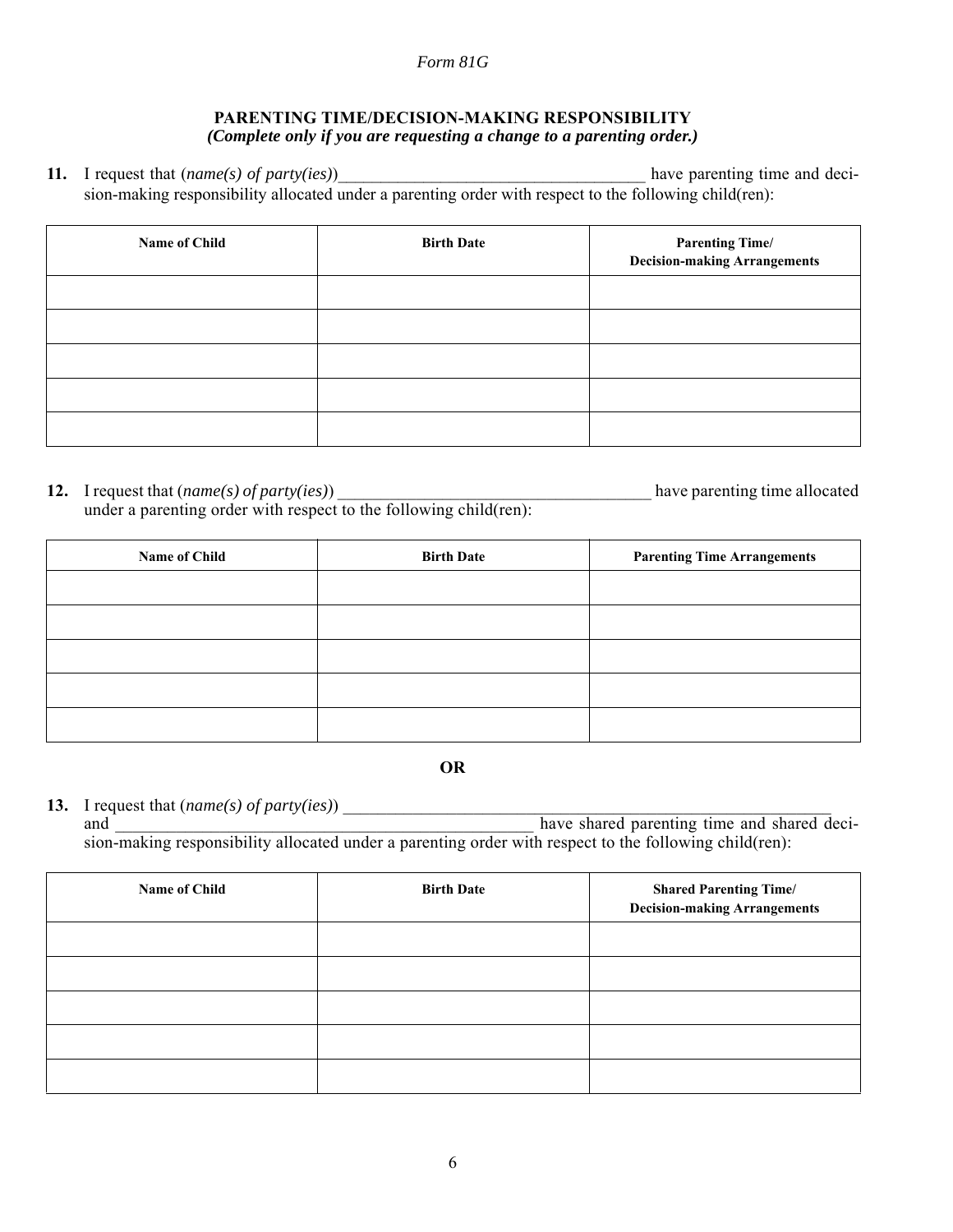- **14.** I request the following living / parenting time arrangements for the child(ren): *(name(s) and birth date(s) of child(ren))*
- **15.** The order I am requesting the court to make is in the best interests of the child(ren) for the following reasons: *(Give details.)*

### **CHILD SUPPORT UNDER THE** *DIVORCE ACT* **OR THE** *FAMILY LAW ACT (Complete this portion only if you are requesting a change in child support.)*

- **16.** I am asking to change the child support in the agreement/order because:
	- $\Box$  The agreement/order was made before the applicable Child Support Guidelines came into effect.
	- The following change in circumstances has taken place: *(Give details of change in circumstances.)*

 $\Box$  The parties agree to the termination of the support agreement/order, dated, so the following child(ren): *(name(s) and birth date(s) of child(ren))*

 $\mathcal{L}_\mathcal{L} = \mathcal{L}_\mathcal{L} = \mathcal{L}_\mathcal{L} = \mathcal{L}_\mathcal{L} = \mathcal{L}_\mathcal{L} = \mathcal{L}_\mathcal{L} = \mathcal{L}_\mathcal{L} = \mathcal{L}_\mathcal{L} = \mathcal{L}_\mathcal{L} = \mathcal{L}_\mathcal{L} = \mathcal{L}_\mathcal{L} = \mathcal{L}_\mathcal{L} = \mathcal{L}_\mathcal{L} = \mathcal{L}_\mathcal{L} = \mathcal{L}_\mathcal{L} = \mathcal{L}_\mathcal{L} = \mathcal{L}_\mathcal{L}$ 

as of (*date*) example.

Other: *(Give details.)*

**17.** I request that the child support be changed as follows:

 $\square$  The agreement/order for child support, dated , be terminated for the following child(ren): *(name(s) and birth date(s) of child(ren))*

 $\mathcal{L}_\mathcal{L} = \mathcal{L}_\mathcal{L} = \mathcal{L}_\mathcal{L} = \mathcal{L}_\mathcal{L} = \mathcal{L}_\mathcal{L} = \mathcal{L}_\mathcal{L} = \mathcal{L}_\mathcal{L} = \mathcal{L}_\mathcal{L} = \mathcal{L}_\mathcal{L} = \mathcal{L}_\mathcal{L} = \mathcal{L}_\mathcal{L} = \mathcal{L}_\mathcal{L} = \mathcal{L}_\mathcal{L} = \mathcal{L}_\mathcal{L} = \mathcal{L}_\mathcal{L} = \mathcal{L}_\mathcal{L} = \mathcal{L}_\mathcal{L}$ 

effective on (*date*) .

□ Based on the payer's annual income of \$ , (*name of party*) pay child support to (*name of party*) and in the amount of \$ are per month for the following to (name of party)<br>child(ren): (name(s) and birth date(s) of child(ren))

 $\mathcal{L}_\mathcal{L} = \mathcal{L}_\mathcal{L} = \mathcal{L}_\mathcal{L} = \mathcal{L}_\mathcal{L} = \mathcal{L}_\mathcal{L} = \mathcal{L}_\mathcal{L} = \mathcal{L}_\mathcal{L} = \mathcal{L}_\mathcal{L} = \mathcal{L}_\mathcal{L} = \mathcal{L}_\mathcal{L} = \mathcal{L}_\mathcal{L} = \mathcal{L}_\mathcal{L} = \mathcal{L}_\mathcal{L} = \mathcal{L}_\mathcal{L} = \mathcal{L}_\mathcal{L} = \mathcal{L}_\mathcal{L} = \mathcal{L}_\mathcal{L}$ 

with payments to begin on  $(date)$ \_\_\_\_\_\_\_\_\_\_\_\_\_\_\_\_\_\_\_.

 $\Box$  This amount is the table amount listed in the Child Support Guidelines.

 $\Box$  This amount is different from the table amount listed in the Child Support Guidelines. *(If this box is checked, you must complete section 18.)*

□ Starting on (*date*) the set of party and starting on (*date*) and starting on (*date*) and starting on the set of party and starting on the set of party pay to (*name of party*) for the amount of \$

following special or extraordinary expenses: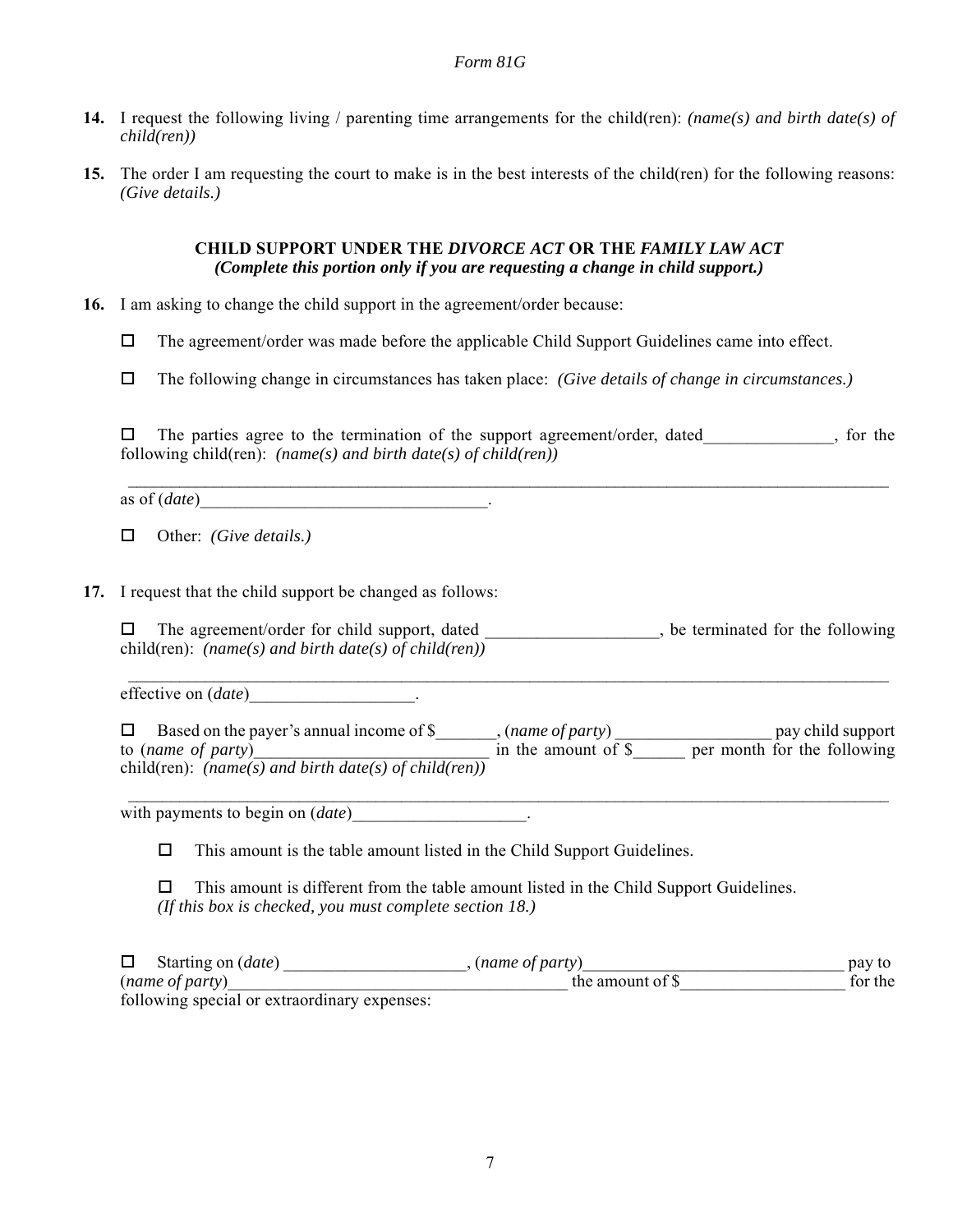| <b>Child's Name</b> | <b>Type of Expense</b> | <b>Total Amount of</b><br><b>Expense</b> | <b>Payer's Share</b> | <b>Terms of Payment</b><br>(frequency of payment,<br>date due, etc.) |
|---------------------|------------------------|------------------------------------------|----------------------|----------------------------------------------------------------------|
|                     |                        | ۰D                                       |                      |                                                                      |
|                     |                        | Φ                                        | Φ                    |                                                                      |
|                     |                        | D                                        | D                    |                                                                      |
|                     |                        | D                                        | D                    |                                                                      |
|                     |                        | п.                                       | D                    |                                                                      |

#### Other: *(Give details.)*

**18.** I am requesting that child support be changed to an amount that is different from the table amount listed in the Child Support Guidelines. The reason(s) for my request is/are that:

 $\Box$  The parties agree to a different amount. I have attached a separate sheet to this form that explains why this is an appropriate amount of child support.

 $\Box$  As can be seen from sections 5 and 7 above, the parties have shared parenting time with respect to the child(ren). *(The payer has a child not less than 40% of the time.)*

❑ I have attached a separate sheet to this form that compares the table amounts from the Child Support Guidelines for each of the parties and shows the increased cost of the shared parenting time arrangements, as well as the financial circumstances of each party and of each child for whom support is claimed.

 $\Box$  The parties agree to this arrangement and I have attached a separate sheet to this form that explains why this is an appropriate amount of child support.

 $\Box$  As can be seen from sections 5 and 7 above, each of the parties has a majority of the parenting time with respect to one or more of the children. (*Each party has a child more than 60% of the time.*) I have attached a separate sheet to this form that calculates the difference between the amount that each party would otherwise pay to the other under the Child Support Guidelines.

 $\Box$  A child is 19 or more years old and I have attached to this form a separate sheet that calculates the amount of support for this child.

A child contributes to his/her own support and I have attached to this form a separate sheet that shows the amount of the child's own income and/or assets.

 $\Box$  The payer's annual income is over \$150,000 and I have attached to this form a separate sheet that calculates the amount of support that I want to be included in an order.

□ Under the agreement/order, (*name(s)* of child(ren) is/are the subject of special provisions that I have detailed on a separate sheet that I have attached to this form.

 $\Box$  The payer stands in the place of a parent to (*name(s) of child(ren)*) and I have attached to this form a separate sheet that gives the details of another parent's duty to pay support for this/these child(ren), as well as the details of the calculation of the amount of support requested.

 $\Box$  The amount listed in the Child Support Guidelines would cause undue hardship to me or to the child(ren) for whom support is claimed. I have attached to this form a separate sheet that compares the standards of living of the parties and calculates the amount of support that should be paid.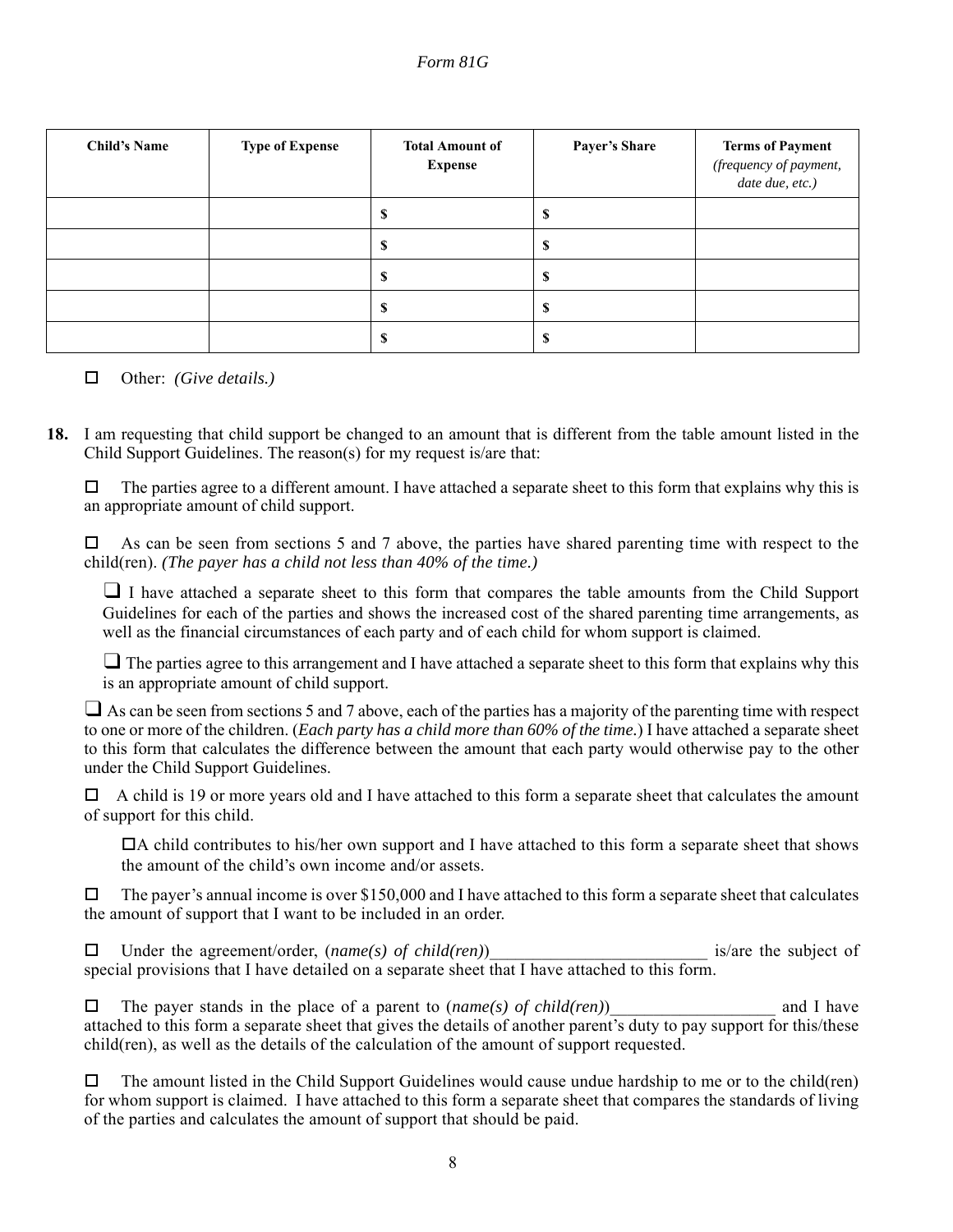### **19.** I request that the outstanding child support owed be paid as follows:

| $\Box$ The child support owed to ( <i>name of recipient</i> ) | be fixed at \$<br>as |
|---------------------------------------------------------------|----------------------|
| of ( <i>date</i> )                                            |                      |

 (*Name of payer*)\_\_\_\_\_\_\_\_\_\_\_\_\_\_\_\_\_\_\_\_\_\_\_\_\_\_\_\_\_\_\_\_\_\_\_\_\_\_\_\_\_\_\_\_\_\_\_ pay to (*name of recipient*) \_\_\_\_\_\_\_\_\_\_\_\_\_\_\_\_\_\_\_\_\_\_\_\_\_\_ the amount of \$\_\_\_\_\_\_\_\_ per month, with payments to begin on (*date*) until the full amount owing is paid.

#### **SPOUSAL SUPPORT UNDER THE** *DIVORCE ACT (Complete only if you are asking for a change in spousal support.)*

**20.** I am requesting a change to the spousal support in the agreement/order because:

The following change in circumstances has taken place: *(Give details of change in circumstances.)*

□ Spousal support should no longer be paid as of (*date*) for the following reasons: *(Give details.)*

 $\square$  The parties consent to the termination of the agreement/order, dated \_\_\_\_\_\_\_\_\_\_\_, as of (*date*)\_\_\_\_\_\_\_\_\_\_\_\_\_.

Other: *(Specify.)*

**21.** I request that the spousal support be changed as follows:

 The agreement/order, dated \_\_\_\_\_\_\_\_\_\_\_\_\_\_\_\_\_\_\_\_\_\_\_\_\_\_\_\_\_\_, be terminated effective on (*date*)  $\mathcal{L}$ 

 $\Box$  (*Name of party*) pay to (*name of party*) the amount of \$ per month, effective on (*date*)

Other: *(Give details of the order you are requesting the court to make.)*

**22.** I request that the outstanding spousal support owed be paid as follows:

 The spousal support owed to (*name of recipient*) \_\_\_\_\_\_\_\_\_\_\_\_\_\_\_\_\_\_\_\_\_ be fixed at \$\_\_\_\_\_\_\_ as of  $(date)$ 

 (*Name of payer*)\_\_\_\_\_\_\_\_\_\_\_\_\_\_\_\_\_\_\_\_\_\_\_\_\_\_\_\_\_\_\_\_\_\_\_\_\_\_\_\_\_\_\_\_\_\_\_ pay to (*name of recipient*) the amount of \$ per month, with payments to begin on (*date*) until the full amount owing is paid.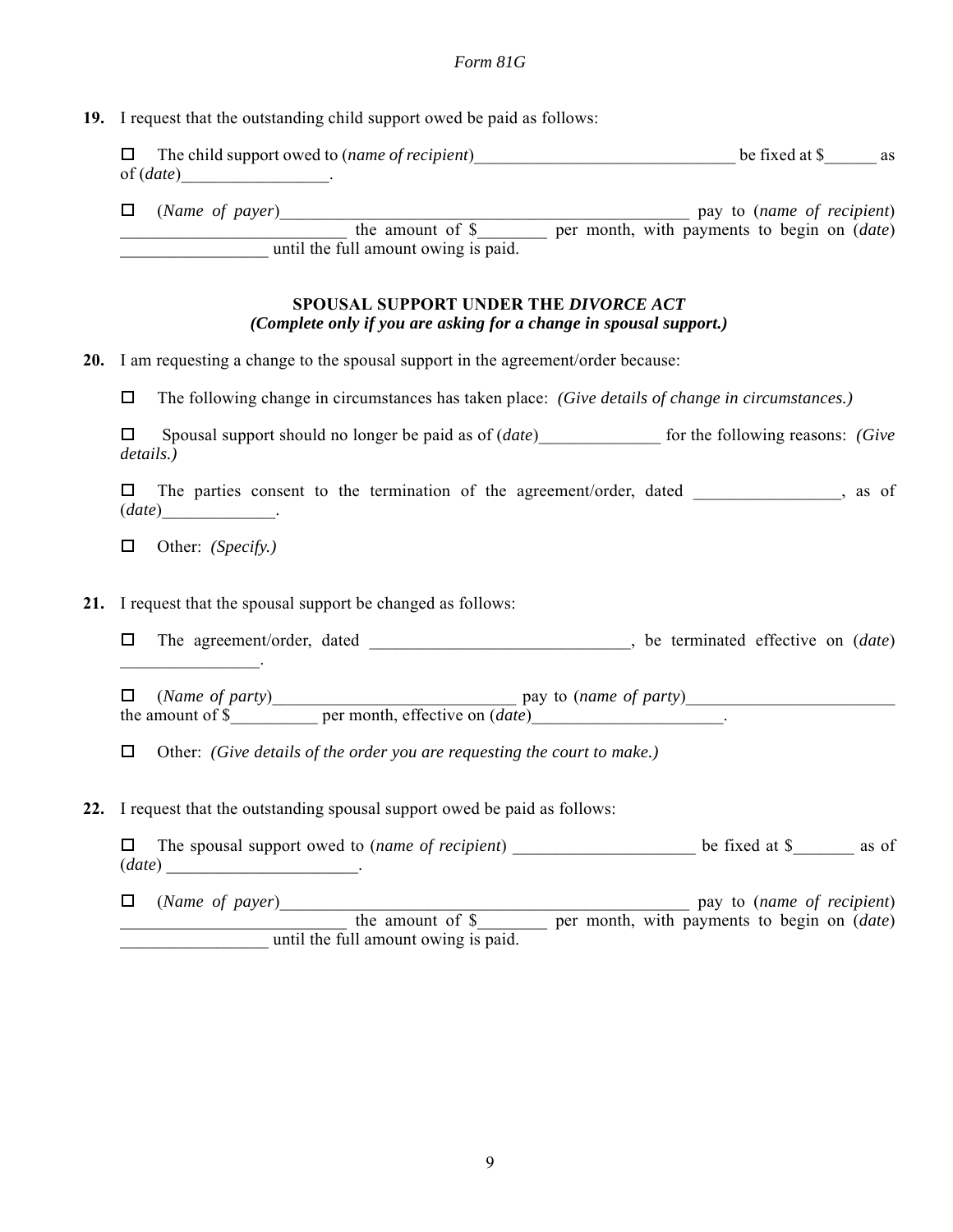| SUPPORT UNDER THE FAMILY LAW ACT                           |
|------------------------------------------------------------|
| <b>FOR A DEPENDANT WHO IS NOT A CHILD</b>                  |
| (Complete only if you are asking for a change in support.) |

**23.** I am requesting a change to the support for a dependant in the agreement/order because:

The following change in circumstances has taken place: *(Give details of change in circumstances.)*

□ The support should no longer be paid as of (*date*) for the following reasons: *(Give details.)*

 $\square$  The parties consent to the termination of the agreement/order, dated \_\_\_\_\_\_\_\_\_\_\_, as of (*date*)\_\_\_\_\_\_\_\_\_\_\_\_\_.

Other: *(Specify.)*

 $\mathcal{L}_\text{max}$  and  $\mathcal{L}_\text{max}$  and  $\mathcal{L}_\text{max}$ 

**24.** I request that the support for a dependant be changed as follows:

The agreement/order, dated \_\_\_\_\_\_\_\_\_\_\_\_\_\_\_\_\_\_, be terminated effective on (*date*) \_\_\_\_\_\_\_\_\_\_\_\_\_\_\_\_.

 (*Name of party*)\_\_\_\_\_\_\_\_\_\_\_\_\_\_\_\_\_\_\_\_\_\_\_\_\_\_\_\_\_\_\_\_\_\_\_\_\_\_\_\_\_\_\_\_\_\_\_\_\_\_\_\_ pay to (*name of party*)\_\_\_\_\_\_\_\_\_\_\_\_\_\_\_\_\_\_\_\_\_\_\_\_\_\_\_ the amount of \$\_\_\_\_\_\_\_\_\_\_ per month, effective on (*date*)\_\_\_\_\_\_\_\_\_\_\_\_\_\_\_\_\_\_\_\_\_\_.

Other: *(Give details of the order you are requesting the court to make.)*

**25.** I request that the outstanding support owed to a dependant be paid as follows:

The support owed to (*name of recipient*) \_\_\_\_\_\_\_\_\_\_\_\_\_\_\_\_\_\_\_\_\_\_\_\_\_\_ be fixed at \$\_\_\_\_\_\_\_ as of (*date*)

 (*Name of payer*)\_\_\_\_\_\_\_\_\_\_\_\_\_\_\_\_\_\_\_\_\_\_\_\_\_\_\_\_\_\_\_\_\_\_\_\_\_\_\_\_\_\_\_\_ pay to (*name of recipient*) \_\_\_\_\_\_\_\_\_\_\_\_\_\_\_\_\_\_\_\_\_\_\_\_\_ the amount of \$\_\_\_\_\_\_\_\_ per month, with payments to begin on (*date*) until the full amount owing is paid.

#### **OTHER** *(Complete if applicable.)*

26. I ask that the term of the order of **the computer of the Court of Queen's Bench of**  $\alpha$ , judge of The Court of Queen's Bench of New Brunswick, dated  $\qquad \qquad$ , for (*Give details*.) be changed as follows: *(Give details of the order you are requesting the court to make.)*

**27.** I request the court to make this order for the following reasons: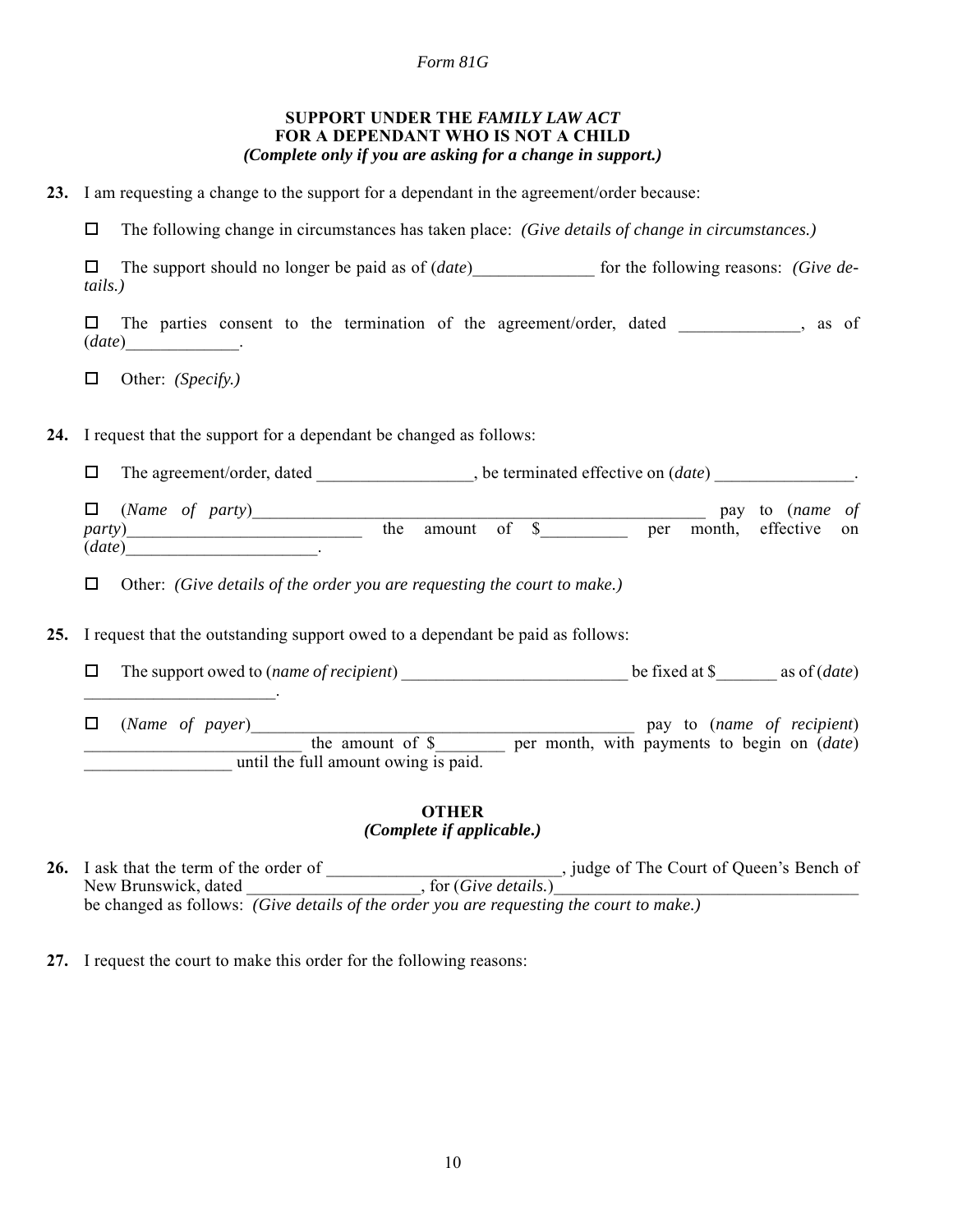| Form 81G |  |
|----------|--|
|          |  |

| <b>SWORN TO</b><br>(or SOLEMNLY<br>AFFIRMED)<br>before me                  |                                      |
|----------------------------------------------------------------------------|--------------------------------------|
| at                                                                         |                                      |
| in the Province, State or Country                                          |                                      |
| $\sigma$ f                                                                 |                                      |
| this day                                                                   |                                      |
| of $, 20$ .                                                                |                                      |
| A Commissioner of Oaths /<br>A Notary Public (if outside<br>New Brunswick) | Signature of Applicant or Respondent |

#### $\mathcal{L}_\mathcal{L} = \mathcal{L}_\mathcal{L} = \mathcal{L}_\mathcal{L} = \mathcal{L}_\mathcal{L} = \mathcal{L}_\mathcal{L} = \mathcal{L}_\mathcal{L} = \mathcal{L}_\mathcal{L} = \mathcal{L}_\mathcal{L} = \mathcal{L}_\mathcal{L} = \mathcal{L}_\mathcal{L} = \mathcal{L}_\mathcal{L} = \mathcal{L}_\mathcal{L} = \mathcal{L}_\mathcal{L} = \mathcal{L}_\mathcal{L} = \mathcal{L}_\mathcal{L} = \mathcal{L}_\mathcal{L} = \mathcal{L}_\mathcal{L}$ **PART 2 - INFORMATION FROM SUPPORT PAYER**

#### **DO NOT COMPLETE THIS PART IF THE PARTIES ARE ONLY CONSENTING TO TERMINATE A SUPPORT OBLIGATION OR IF THE MOTION TO CHANGE DOES NOT INCLUDE A CLAIM TO CHANGE CHILD SUPPORT**

 $\mathcal{L}_\mathcal{L} = \{ \mathcal{L}_\mathcal{L} = \{ \mathcal{L}_\mathcal{L} = \{ \mathcal{L}_\mathcal{L} = \{ \mathcal{L}_\mathcal{L} = \{ \mathcal{L}_\mathcal{L} = \{ \mathcal{L}_\mathcal{L} = \{ \mathcal{L}_\mathcal{L} = \{ \mathcal{L}_\mathcal{L} = \{ \mathcal{L}_\mathcal{L} = \{ \mathcal{L}_\mathcal{L} = \{ \mathcal{L}_\mathcal{L} = \{ \mathcal{L}_\mathcal{L} = \{ \mathcal{L}_\mathcal{L} = \{ \mathcal{L}_\mathcal{$ 

**My name is** (*full legal name*) \_\_\_\_\_\_\_\_\_\_\_\_\_\_\_\_\_\_\_\_\_\_\_\_\_\_\_\_\_\_\_\_\_\_\_\_\_\_\_\_\_\_\_\_\_\_\_\_\_\_\_\_\_\_\_\_\_\_\_\_\_\_\_\_\_\_\_\_

**I live in:**

(city, town, village) (province, state, country) (postal code) **and I make oath (***or* **solemnly affirm) that the following is true:**

- **28.** I am the support payer in this proceeding.
- **29.** I have attached the following financial information about myself:
	- (a) a copy of every personal income tax return that I filed with the Canada Revenue Agency for the 3 most recent taxation years;
	- (b) a copy of every notice of assessment and re-assessment from the Canada Revenue Agency of those returns; and
	- (c)  $\Box$  (applies only if you are an employee) proof of this year's earnings from my employer as required by clause  $21(1)(c)$  of the Child Support Guidelines.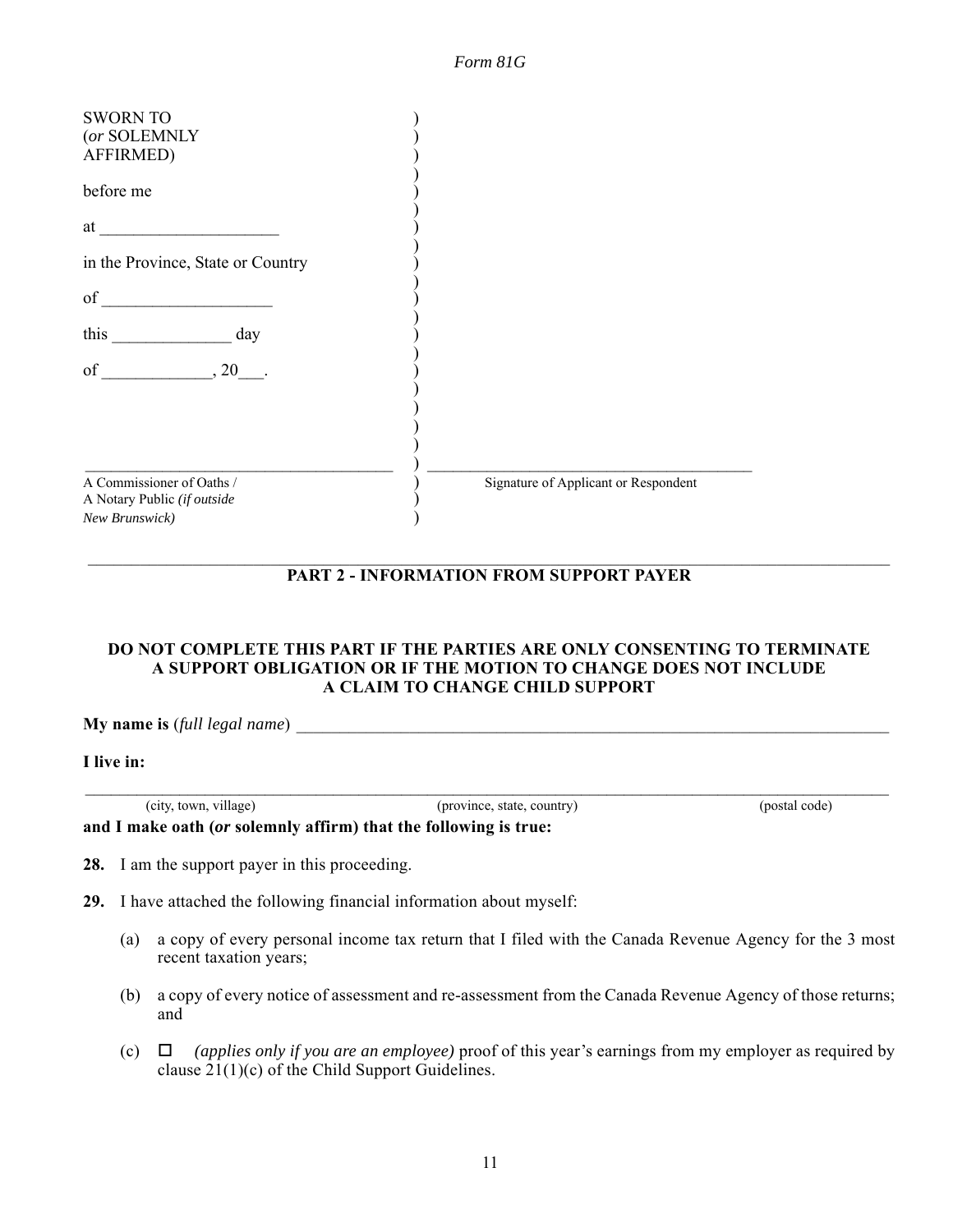*(applies only if you are self-employed, or you are a partner in a partnership or you control a corporation or are a beneficiary under a trust)* the documents listed in one or more of clauses 21(1)(d), (e), (f) and (g) of the Child Support Guidelines.

| 30. My total income                                                                                                                                                                                                                                                                                                                                                  |  |                                                                                                                   |  |
|----------------------------------------------------------------------------------------------------------------------------------------------------------------------------------------------------------------------------------------------------------------------------------------------------------------------------------------------------------------------|--|-------------------------------------------------------------------------------------------------------------------|--|
| $\Box$                                                                                                                                                                                                                                                                                                                                                               |  |                                                                                                                   |  |
| was \$_______________ for last year; and<br>$\Box$                                                                                                                                                                                                                                                                                                                   |  |                                                                                                                   |  |
| was \$ for the year before that.<br>$\Box$                                                                                                                                                                                                                                                                                                                           |  |                                                                                                                   |  |
| $child(ren)$ is $\$\$ per month.                                                                                                                                                                                                                                                                                                                                     |  | 31. On the basis of my annual income, the table amount from the Child Support Guidelines for (number of children) |  |
| 32. My financial statement $\Box$ is attached. $\Box$                                                                                                                                                                                                                                                                                                                |  | is not attached.                                                                                                  |  |
| <b>SWORN TO</b><br>(or SOLEMNLY<br><b>AFFIRMED)</b><br>before me<br>at the contract of the contract of the contract of the contract of the contract of the contract of the contract of the contract of the contract of the contract of the contract of the contract of the contract of the contrac<br>in the Province, State or Country<br>this $\frac{1}{\sqrt{2}}$ |  |                                                                                                                   |  |
| A Commissioner of Oaths /<br>A Notary Public (if outside<br>New Brunswick)                                                                                                                                                                                                                                                                                           |  | Signature of Applicant or Respondent                                                                              |  |

 $\mathcal{L}_\mathcal{L} = \mathcal{L}_\mathcal{L} = \mathcal{L}_\mathcal{L} = \mathcal{L}_\mathcal{L} = \mathcal{L}_\mathcal{L} = \mathcal{L}_\mathcal{L} = \mathcal{L}_\mathcal{L} = \mathcal{L}_\mathcal{L} = \mathcal{L}_\mathcal{L} = \mathcal{L}_\mathcal{L} = \mathcal{L}_\mathcal{L} = \mathcal{L}_\mathcal{L} = \mathcal{L}_\mathcal{L} = \mathcal{L}_\mathcal{L} = \mathcal{L}_\mathcal{L} = \mathcal{L}_\mathcal{L} = \mathcal{L}_\mathcal{L}$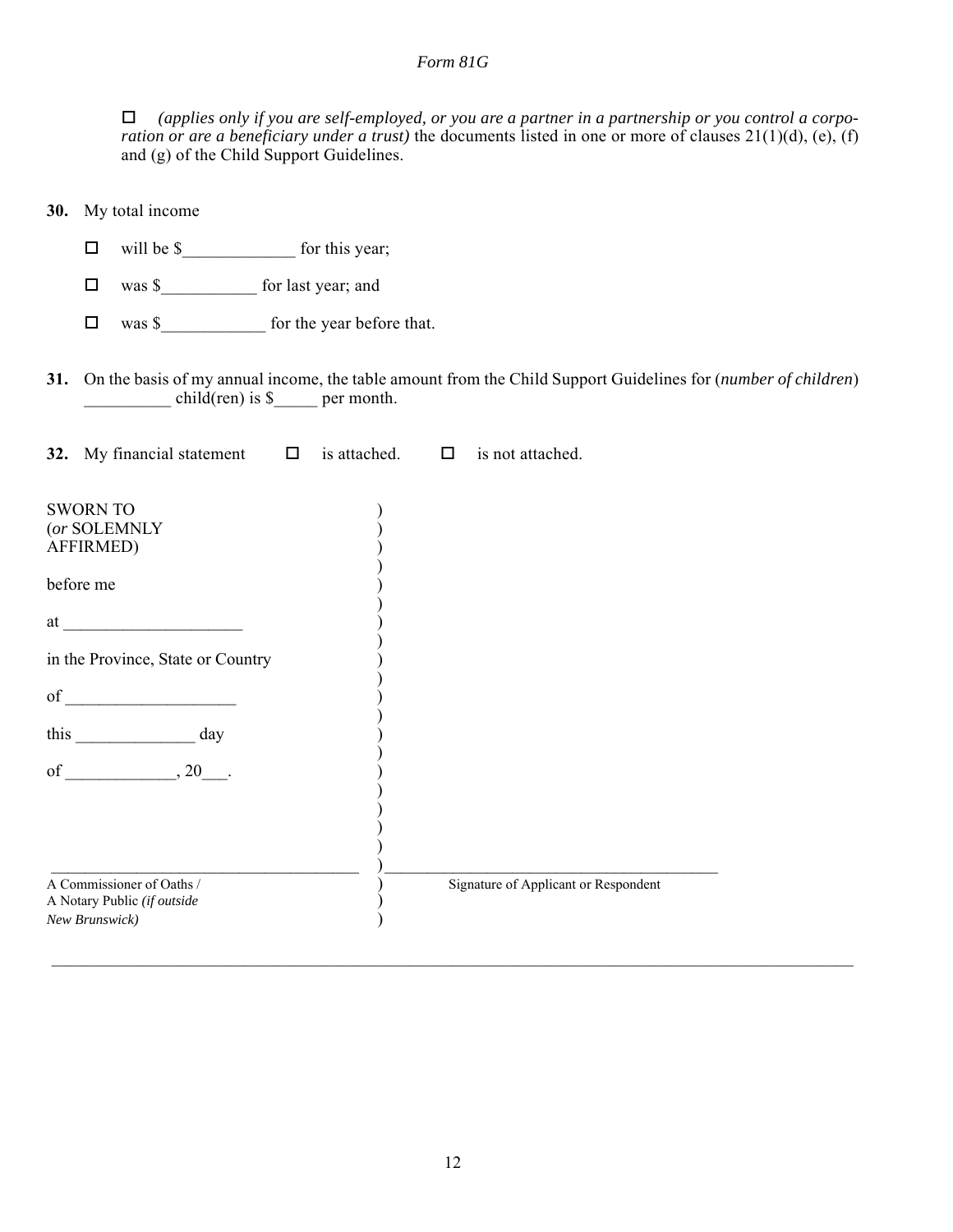#### **PART 3 - INFORMATION FROM SUPPORT RECIPIENT**

#### **DO NOT COMPLETE THIS PART IF THE PARTIES ARE ONLY CONSENTING TO TERMINATE A SUPPORT OBLIGATION OR IF THE MOTION TO CHANGE DOES NOT INCLUDE A CLAIM TO CHANGE CHILD SUPPORT.**

**My name is** (*full legal name*)

**I live in:**

(city, town, village) (province, state, country) (postal code)

 $\mathcal{L}_\mathcal{L} = \{ \mathcal{L}_\mathcal{L} = \{ \mathcal{L}_\mathcal{L} = \{ \mathcal{L}_\mathcal{L} = \{ \mathcal{L}_\mathcal{L} = \{ \mathcal{L}_\mathcal{L} = \{ \mathcal{L}_\mathcal{L} = \{ \mathcal{L}_\mathcal{L} = \{ \mathcal{L}_\mathcal{L} = \{ \mathcal{L}_\mathcal{L} = \{ \mathcal{L}_\mathcal{L} = \{ \mathcal{L}_\mathcal{L} = \{ \mathcal{L}_\mathcal{L} = \{ \mathcal{L}_\mathcal{L} = \{ \mathcal{L}_\mathcal{$ 

#### **and I make oath (***or* **solemnly affirm) that the following is true:**

**33.** I am the support recipient in this case. *Fill in sections 34 and 35 only if:*

- *the change that you are requesting is for an amount that is different from the Child Support Guidelines;*

- *the change that you are requesting relates to a child:*
	- *over the age of 19 years,*
	- *for whom the payer stands in the place of a parent, or*
	- *with respect to whom the payer exercises not less than 40% of parenting time over the course of the year;*

*- where there are two or more children, each party exercises the majority of parenting time with one or more children;*

- *the payer's annual income as determined under the guidelines is more than \$150,000;*
- *either party claims that an order according to the guidelines would result in undue hardship; or*
- *there is a claim for special or extraordinary expenses.*
- **34.** I have attached the following financial information about myself:
	- (a) a copy of every personal income tax return that I filed with the Canada Revenue Agency for the 3 most recent taxation years;
	- (b) a copy of every notice of assessment and re-assessment from the Canada Revenue Agency of those returns; and
	- (c)  $\Box$  *(applies only if you are an employee)* proof of this year's earnings from my employer as required by clause 21(1)(c) of the Child Support Guidelines.

 *(applies only if you are self-employed, or you are a partner in a partnership or you control a corporation or are a beneficiary under a trust*) the documents listed in one or more of clauses  $21(1)(d)$ , (e), (f) and (g) of the Child Support Guidelines.